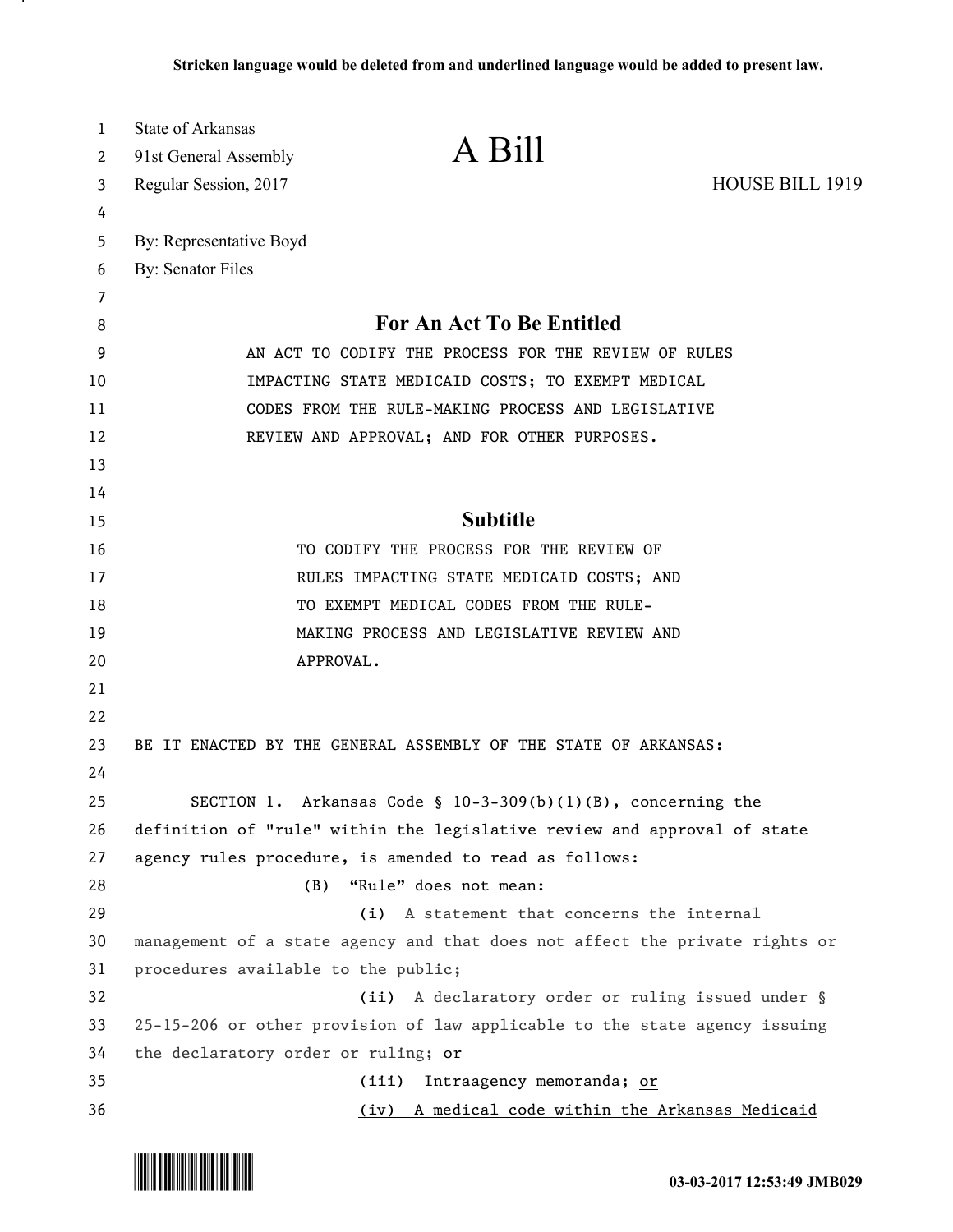| 1  | Program that is issued by the Centers for Medicare and Medicaid Services,    |
|----|------------------------------------------------------------------------------|
| 2  | including without limitation:                                                |
| 3  | Current Procedural Terminology codes;<br>(a)                                 |
| 4  | Healthcare Common Procedure Coding System<br>(b)                             |
| 5  | codes;                                                                       |
| 6  | International Classification of Diseases<br>(c)                              |
| 7  | codes;                                                                       |
| 8  | National Uniform Billing Committee<br>(d)                                    |
| 9  | Official UB-04 Specifications Manual codes; and                              |
| 10 | National Correct Coding Initiative codes;<br>(e)                             |
| 11 |                                                                              |
| 12 | SECTION 2. Arkansas Code § 25-15-202(9)(B), concerning the definition        |
| 13 | of "rule" within the Administrative Procedure Act, is amended to read as     |
| 14 | follows:                                                                     |
| 15 | "Rule" does not mean:<br>(B)                                                 |
| 16 | (i) Statements concerning $A$ statement that concerns                        |
| 17 | the internal management of an a state agency and that do does not affect the |
| 18 | private rights or procedures available to the public;                        |
| 19 | (ii) Declaratory rulings A declaratory order or                              |
| 20 | ruling issued pursuant to under § 25-15-206 or other provision of law        |
| 21 | applicable to the state agency issuing the declaratory order or ruling; or   |
| 22 | Intra-agency Intraagency memoranda; or<br>(iii)                              |
| 23 | (iv) A medical code within the Arkansas Medicaid                             |
| 24 | Program that is issued by the Centers for Medicare and Medicaid Services,    |
| 25 | <u>including without limitation:</u>                                         |
| 26 | Current Procedural Terminology codes;<br>(a)                                 |
| 27 | Healthcare Common Procedure Coding System<br>(b)                             |
| 28 | codes;                                                                       |
| 29 | International Classification of Diseases<br>(c)                              |
| 30 | codes;                                                                       |
| 31 | National Uniform Billing Committee<br>(d)                                    |
| 32 | Official UB-04 Specifications Manual codes; and                              |
| 33 | National Correct Coding Initiative codes;<br>(e)                             |
| 34 |                                                                              |
| 35 | SECTION 3. Arkansas Code Title 25, Chapter 15, is amended to add an          |
| 36 | additional subchapter to read as follows:                                    |

03-03-2017 12:53:49 JMB029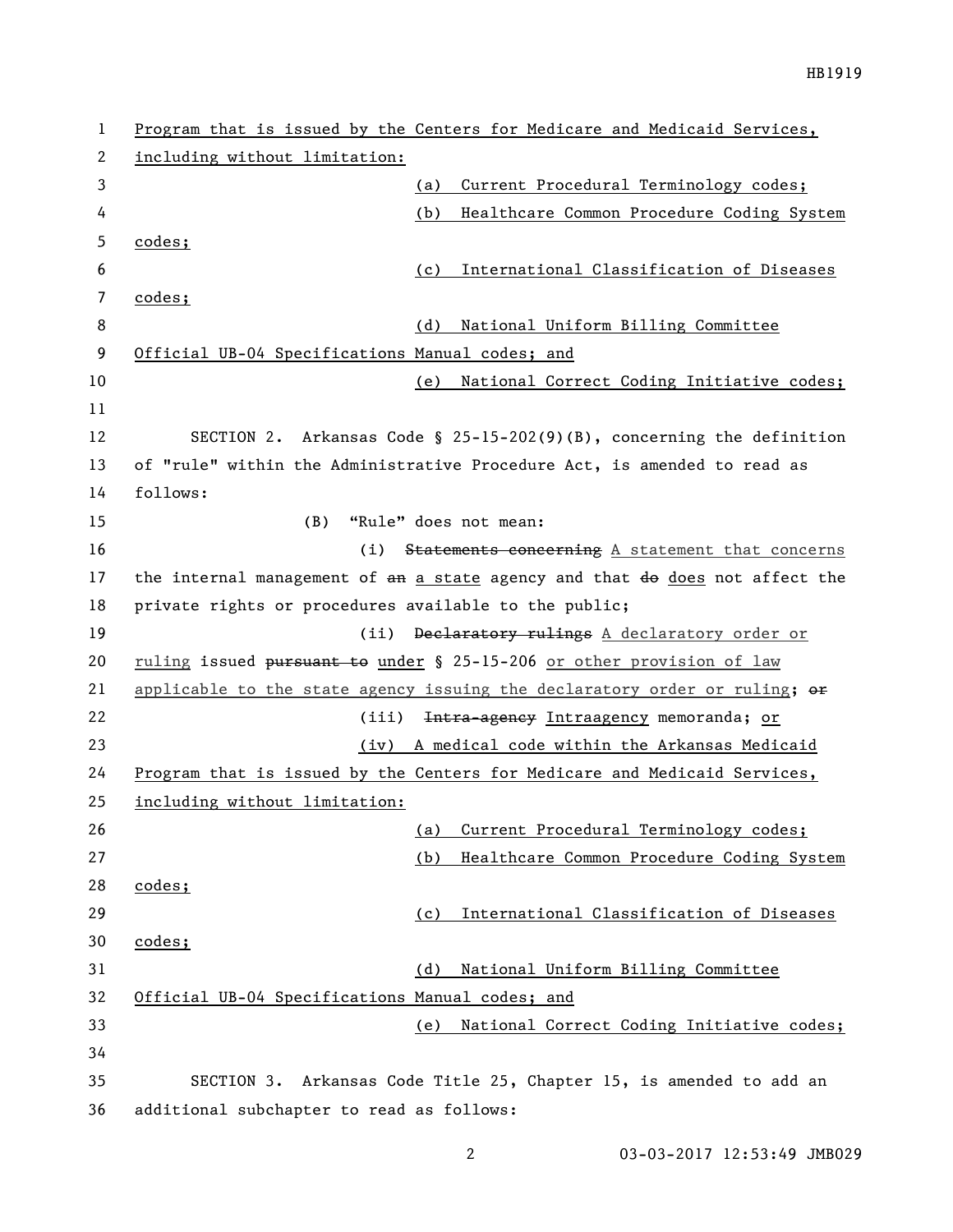| $\mathbf 1$ | Subchapter 4 - Rules Impacting Medicaid Costs                                    |
|-------------|----------------------------------------------------------------------------------|
| 2           |                                                                                  |
| 3           | 25-15-401. Legislative finding.                                                  |
| 4           | In light of the potential for rapidly rising costs to the state                  |
| 5           | attributable to the Arkansas Medicaid Program and the importance of Medicaid     |
| 6           | expenditures to the health and welfare of the citizens of this state, the        |
| 7           | General Assembly finds that it is desirable to exercise a more thorough          |
| 8           | review of future proposed changes to any rule impacting state Medicaid costs.    |
| 9           |                                                                                  |
| 10          | 25-15-402. Definition.                                                           |
| 11          | (a) As used in this section, "rule impacting state Medicaid costs"               |
| 12          | means a proposed rule as defined by $\S$ 25-15-202(9), or a proposed amendment   |
| 13          | to an existing rule as defined by $\S$ 25-15-202(9), that would, if adopted,     |
| 14          | adjust Medicaid reimbursement rates, Medicaid eligibility criteria, or           |
| 15          | Medicaid benefits, including without limitation a proposed rule or a proposed    |
| 16          | amendment to an existing rule seeking to:                                        |
| 17          | (1) Reduce the number of individuals covered by the Arkansas                     |
| 18          | Medicaid Program;                                                                |
| 19          | Limit the types of services covered by the program;<br>(2)                       |
| 20          | (3)<br>Reduce the utilization of services covered by the program;                |
| 21          | (4)<br>Reduce provider reimbursement;                                            |
| 22          | (5)<br>Increase consumer cost sharing;                                           |
| 23          | Reduce the cost of administering the program;<br>(6)                             |
| 24          | (7)<br>Increase the program revenues;                                            |
| 25          | Reduce fraud and abuse in the program;<br>(8)                                    |
| 26          | Change any of the methodologies used for reimbursement of<br>(9)                 |
| 27          | providers;                                                                       |
| 28          | (10) Seek a new waiver or modification of an existing waiver of                  |
| 29          | any provision under Title XIX of the Social Security Act, 42 U.S.C. § 1396-1     |
| 30          | et seq., including a waiver that would allow a demonstration project;            |
| 31          | (11) Participate or seek to participate in the waiver authority                  |
| 32          | of Section 1115(a) $(1)$ of the Social Security Act, 42 U.S.C. § 1315(a) $(1)$ , |
| 33          | that would allow operation of a demonstration project or program;                |
| 34          | (12) Participate or seek to participate in a request under                       |
| 35          | Section $1115(a)(2)$ of the Social Security Act, 42 U.S.C. § 1315(a)(2), for     |
| 36          | the United States Secretary of the Department of Health and Human Services to    |

03-03-2017 12:53:49 JMB029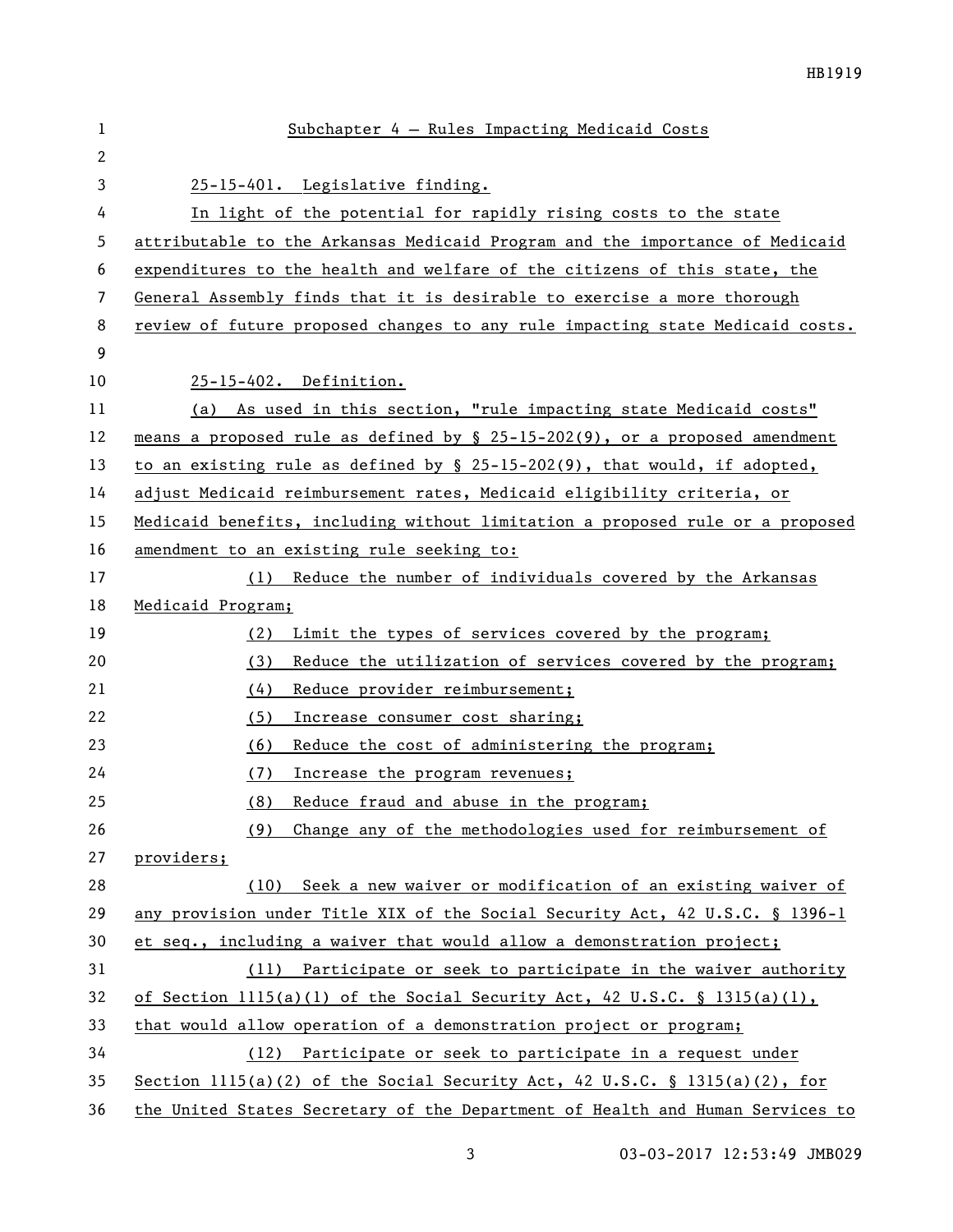| 1  | provide federal financial participation for costs associated with a           |
|----|-------------------------------------------------------------------------------|
| 2  | demonstration project or program;                                             |
| 3  | (13) Implement managed care provisions under Section 1932 of the              |
| 4  | Social Security Act, 42 U.S.C. § 1396u-2; or                                  |
| 5  | (14) Participate or seek to participate in the projects or                    |
| 6  | programs of the Centers for Medicare and Medicaid Services Innovation.        |
| 7  | "Rule impacting state Medicaid costs" does not include a<br>(b)               |
| 8  | modification, addition, or elimination of the medical codes used within the   |
| 9  | Arkansas Medicaid Program that are issued by the Centers for Medicare and     |
| 10 | Medicaid Services, including without limitation:                              |
| 11 | Current Procedural Terminology codes;<br>(1)                                  |
| 12 | Healthcare Common Procedure Coding System codes;<br>(2)                       |
| 13 | International Classification of Diseases codes;<br>(3)                        |
| 14 | (4)<br>National Uniform Billing Committee Official UB-04                      |
| 15 | Specifications Manual codes; and                                              |
| 16 | (5) National Correct Coding Initiative codes.                                 |
| 17 |                                                                               |
| 18 | 25-15-403. Additional rule procedure.                                         |
| 19 | $(a)(1)$ In addition to filing requirements under the Arkansas                |
| 20 | Administrative Procedure Act, § 25-15-201 et seq., and § 10-3-309, the        |
| 21 | Department of Human Services shall, at least thirty (30) days before the      |
| 22 | expiration of the period for public comment, file a proposed rule impacting   |
| 23 | state Medicaid costs or a proposed amendment to an existing rule impacting    |
| 24 | state Medicaid costs with the Senate Committee on Public Health, Welfare, and |
| 25 | Labor and the House Committee on Public Health, Welfare, and Labor.           |
| 26 | (2) A review of the proposed rule or proposed amendment to an                 |
| 27 | existing rule by the Senate Committee on Public Health, Welfare, and Labor    |
| 28 | and the House Committee on Public Health, Welfare, and Labor shall occur      |
| 29 | within forty-five (45) days of the date the proposed rule or proposed         |
| 30 | amendment to an existing rule is filed with the Senate Committee on Public    |
| 31 | Health, Welfare, and Labor and the House Committee on Public Health, Welfare, |
| 32 | and Labor.                                                                    |
| 33 | $(b)(1)$ If adopting an emergency rule impacting state Medicaid costs,        |
| 34 | in addition to the filing requirements under the Arkansas Administrative      |
| 35 | Procedure Act, § 25-15-201 et seq., and § 10-3-309, the Department of Human   |
| 36 | Services shall notify the following individuals of the emergency rule and     |

4 03-03-2017 12:53:49 JMB029